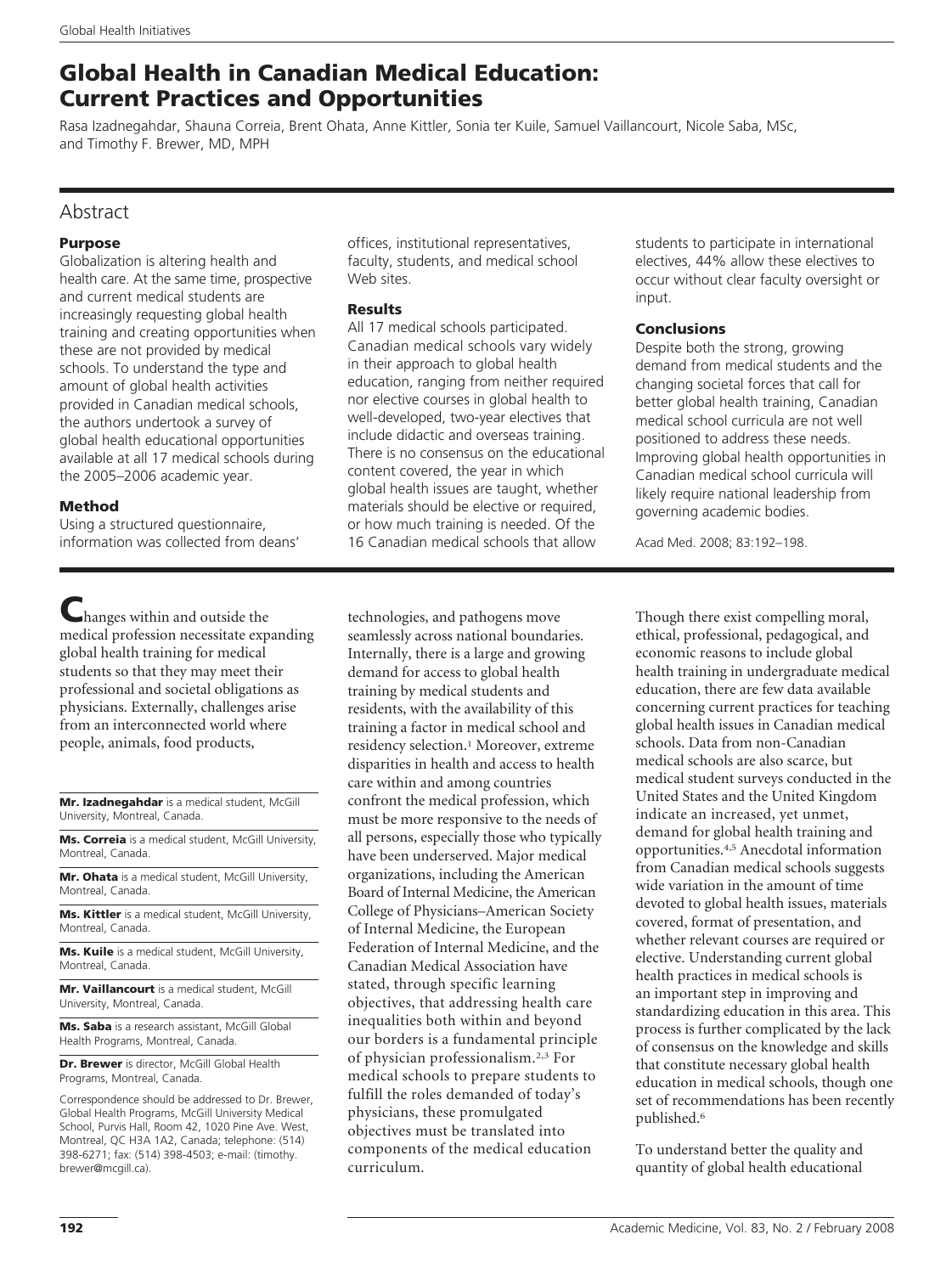activities currently available at Canadian medical schools, we conducted a survey of existing global health offerings.

## Method

Before we undertook this study, we sent a letter to the deans at each medical school, notifying them of the goals of the survey and inviting each school to participate. We solicited information about international and global health activities and courses from all 17 Canadian medical schools, using a 14-point questionnaire developed for this purpose (see Appendix). To complement the questionnaire, we also consulted representatives identified by each institution as being involved in globalhealth-related activities as well as publicly available medical school Web sites, other faculty interested in global or international health, international health student liaisons, and personal contacts at each school. To assess Canadian medical school curricula as broadly as possible and to identify any and all relevant information about global-health-related topics, we asked about both global and community health programs as part of the data collection because some medical schools offer global health topics through their community health, infectious disease, or public health modules. We did not define *global health* in the questionnaire; instead, we allowed all respondents to determine which curricular elements and activities at their institution were related to global health. This approach had the important advantage of making it more likely that we identified all relevant global health activities and course offerings, though we recognized that it might affect our ability to compare responses across medical schools. To further enhance our ability to identify all possible global health offerings, we contacted the Canadian Federation of Medical Students' International Health student liaison at each medical school and asked him or her to review and verify collected information for his or her medical school.

We standardized responses from each medical school by placing them in the following predefined categories: global health courses, global health lectures or modules, and lectures/modules that included global health topics. Courses and lectures were further divided into mandatory or elective. Global health

courses/modules were defined as courses or modules identified and designed specifically to teach global or international health topics. Lectures and modules that included global health topics were defined as presentations that included global health issues, even though the primary focus was a disease or another topic. Presentations on malaria, poverty, community health, and health care disparities are examples of modules or lectures that might include global health topics.

In deciding whether to consider a course, lecture, or module as either a *global health* course/lecture/module or a course/lecture/module with global health topics, we assessed the overall intent of the class, presentation, or unit using course syllabi and survey information. For example, a lecture on malaria that discussed parasitic life cycles, pathogenesis, prevention, treatment, and global burden of disease would be defined as a lecture that included global health topics, but not a global health lecture.

Some medical schools use the terms *global health* and *international health* interchangeably. We combined information on global and international health activities from each school and refer to both as global health.

Other than allocating responses into the previously defined categories, we did not combine individual school responses using descriptive or other statistical methods. We did not feel that further aggregating the data would be useful in understanding differences across medical schools; moreover, we felt that the number of schools involved (17) and the qualitative nature of the responses did not require further statistical analysis.

## Results and Conclusions

### **Current opportunities in Canada**

Thirteen (76%) of 17 medical schools responded to the questionnaire within the time frame provided. Information for the remaining four medical schools was obtained by directly contacting faculty and/or medical student liaisons identified through the Association of Faculties of Medicine of Canada Resource Group on Global Health. Information obtained from designated institutional representatives was more complete and comprehensive than that from other sources.

As of now, there is no uniform approach to curriculum content or educational opportunities in global health across Canadian medical schools (Table 1). At the time of the survey, no undergraduate medicine program provided a mandatory, stand-alone credit course in global health. Dalhousie University Faculty of Medicine was the only medical school planning to start a mandatory, standalone global health course within the coming academic year. At four medical schools, neither mandatory nor elective global health courses or lectures were reported. Nine medical schools (53%) reported having either specific global health lectures or modules as part of mandatory courses. Among medical schools that provided additional information, the time devoted to global health lectures or modules in mandatory courses ranged from 2 to 22 hours across four years (Table 1). There was no consistency in the year of medical school that global health material was offered, the topics covered, or the amount of information provided.

Ten medical schools (59%) stated that global health topics were presented as components of mandatory modules such as community medicine, tropical medicine, or infectious diseases; schools responding that global health topics were integrated into lectures also tended to have specific sessions on global health (Table 1). As noted, the definition of what constituted global health topics was left to each respondent, and presentations on subjects such as AIDS, parasitic diseases, or malnutrition were considered by a number of respondents as teaching global health topics.

Seven medical schools (41%) offered global health elective courses. Elective opportunities to learn about global health ranged from, on one end of the spectrum, two-year programs at the University of Saskatchewan and Laval University Faculty of Medicine with courses that include both a didactic component at the medical school and time at an elective site in a developing country to, on the other end, as little as two to three hours of lectures on global-health-related issues nested into other elective units during the course of four years. Though the programs offered by the University of Saskatchewan and Laval University are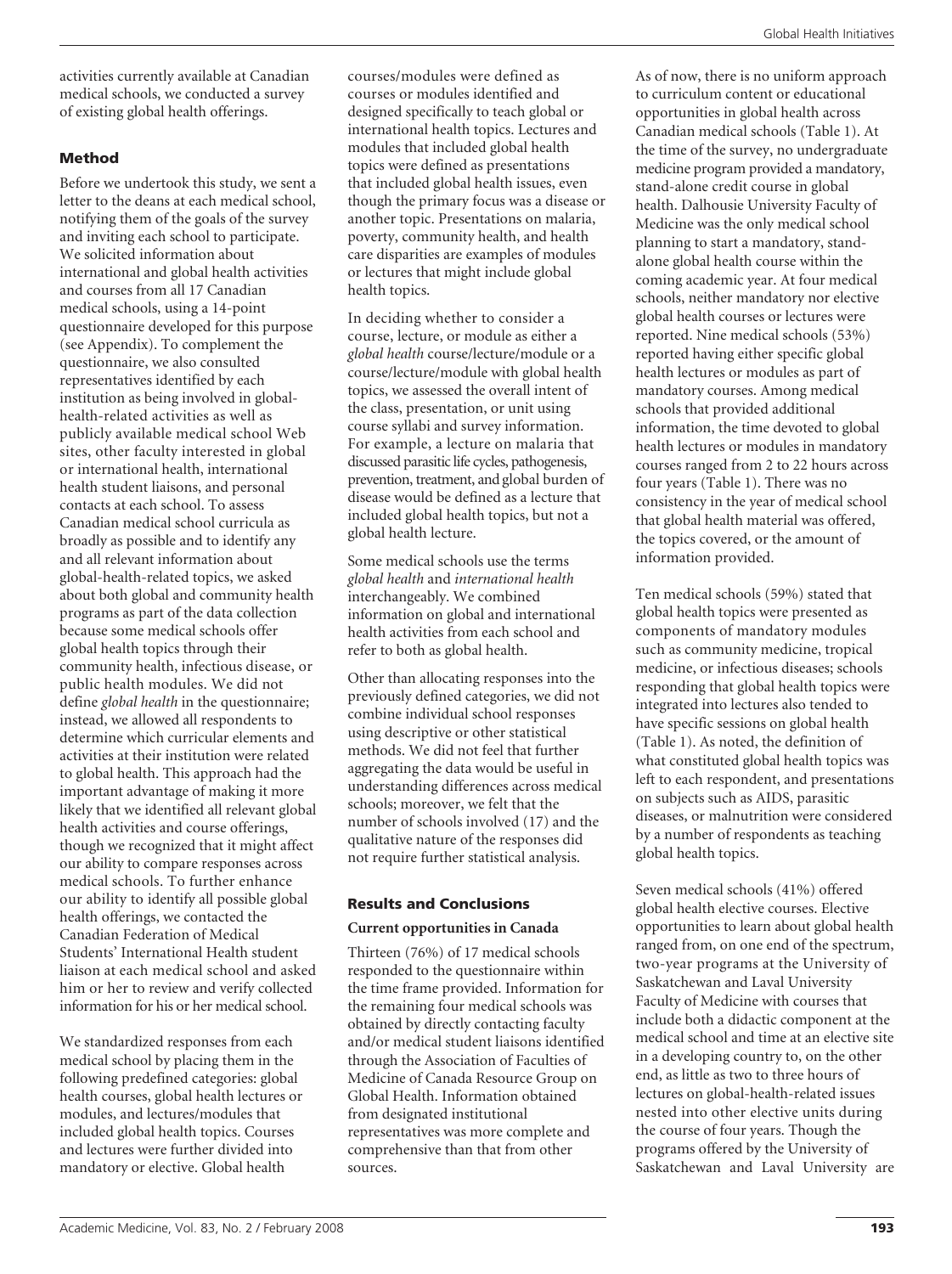#### Table 1 Global Health Education Opportunities for Students at the 17 Canadian Medical Schools, 2005–2006\*

|                                             |                                                          |              | Elective global health courses <sup>+</sup> |                        | Required global health lectures or modules <sup>§</sup> |                         |                                                                                            |
|---------------------------------------------|----------------------------------------------------------|--------------|---------------------------------------------|------------------------|---------------------------------------------------------|-------------------------|--------------------------------------------------------------------------------------------|
| <b>Medical</b><br>school                    | <b>Mandatory</b><br>global health<br>course <sup>1</sup> | Yes/No       | <b>Time</b><br>allotted                     | <b>Time frame</b>      | Yes/No                                                  | <b>Time</b><br>allotted | <b>Required lectures or</b><br>modules which include<br>global health topics <sup>11</sup> |
| University of<br>Alberta                    | <b>No</b>                                                | Not reported |                                             |                        | Yes                                                     | 22 hours                | Yes                                                                                        |
| University of<br><b>British</b><br>Columbia | <b>No</b>                                                | <b>No</b>    |                                             |                        | Yes                                                     | Not reported            | Yes                                                                                        |
| University of<br>Calgary                    | No                                                       | No           |                                             |                        | Yes                                                     | Not reported            | Yes                                                                                        |
| <b>Dalhousie</b><br>University              | In development                                           | Yes          | 13 weeks                                    | Evening                | <b>No</b>                                               |                         | Yes                                                                                        |
| Laval University                            | <b>No</b>                                                | Yes          | 52 weeks                                    | Regular class<br>hours | <b>No</b>                                               |                         | <b>No</b>                                                                                  |
| University of<br>Manitoba                   | <b>No</b>                                                | <b>No</b>    |                                             |                        | Yes                                                     | 3 hours                 | Yes                                                                                        |
| McGill<br>University                        | No                                                       | Yes          | 26 hours                                    | Regular class<br>hours | Yes                                                     | 6 hours                 | Yes                                                                                        |
| McMaster<br>University                      | No                                                       | Yes          | 10 weeks                                    | Regular class<br>hours | Yes                                                     | 20 hours                | Yes                                                                                        |
| Memorial<br>University of<br>Newfoundland   | No                                                       | <b>No</b>    |                                             |                        | Yes                                                     | 2 hours                 | Yes                                                                                        |
| Université de<br>Montréal                   | No                                                       | No           |                                             |                        | Yes                                                     | Not reported            | Yes                                                                                        |
| Northern<br>Ontario School<br>of Medicine   | No                                                       | No           |                                             |                        | No                                                      |                         | No                                                                                         |
| University of<br>Ottawa                     | No                                                       | Yes          | 13 weeks                                    | Lunch hours            | Yes                                                     | 2 hours                 | Yes                                                                                        |
| Queen's<br>University                       | No                                                       | Yes          | Not reported                                | Not reported           | <b>No</b>                                               |                         | <b>No</b>                                                                                  |
| University of<br>Saskatchewan               | No                                                       | Yes          | 8 weeks                                     | Regular class<br>hours | No                                                      |                         | No                                                                                         |
| University of<br>Sherbrooke                 | No                                                       | <b>No</b>    |                                             |                        | <b>No</b>                                               |                         | No                                                                                         |
| University of<br>Toronto                    | <b>No</b>                                                | No           |                                             |                        | No                                                      |                         | No                                                                                         |
| University of<br>Western<br>Ontario         | No                                                       | No           |                                             |                        | No                                                      |                         | No                                                                                         |

\* All 17 Canadian medical schools were surveyed using a structured questionnaire to elicit information about global health educational programs during the 2005–2006 academic year. Information was collected from deans' offices, institutional representatives, faculty, students, and medical school Web sites.

† A stand-alone course that is not integrated into another curriculum unit.

‡ Includes only on-campus courses run or overseen by faculty. Programs organized and run exclusively by medical students were excluded. Time allotted is the sum of all possible such courses over length of MD program.

§ Lecture or module of which the primary focus is specifically and exclusively global health.

¶ Lecture or module of which the primary foci are not global health issues specifically, but are topics such as AIDS, parasitology, or malnutrition, which include issues relevant to global health.

quite comprehensive, they are available only to a select group of students; interest in these programs reportedly far exceeds available spaces. Some medical schools offer elective sessions on global health topics outside of regularly scheduled class times. The University of Alberta Faculty of Medicine and

Dentistry offers Saturday sessions on global health issues, and the University of Ottawa Faculty of Medicine has a 13-week seminar and problem-based learning elective course that is offered during lunchtimes. At Queen's Medical School, the global health elective is run by students.

#### **International electives**

All 17 medical schools allow their students the opportunity to participate in international electives (overseas activities recognized for academic credits), though Northern Ontario School of Medicine encourages students to take Canadian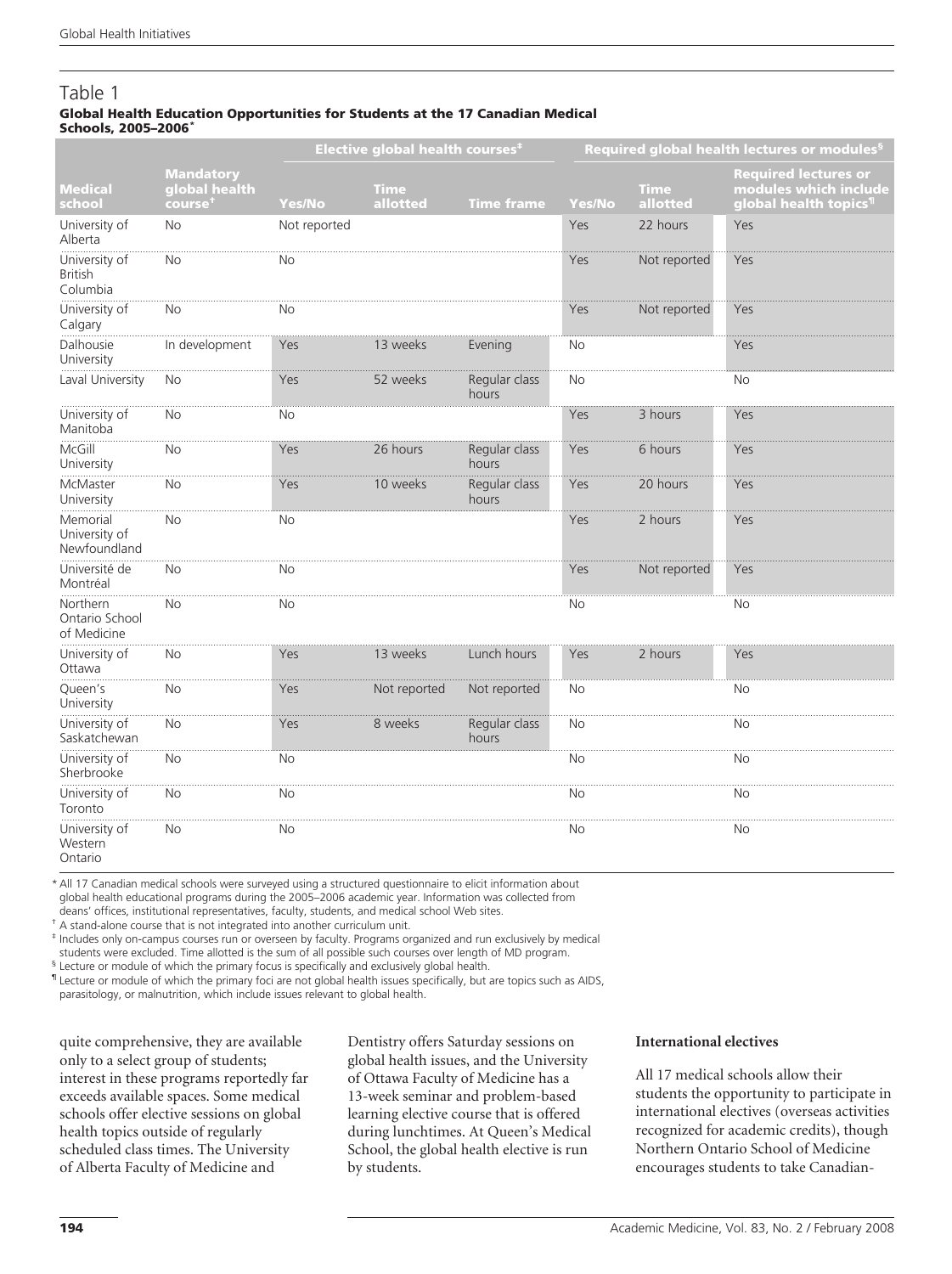based rather than internationally based electives. However, there is no uniformity in prerequisites required for going on an overseas elective, supervision of the experience, or financial support provided to participate in international electives (Table 2). At 7 of the 16 medical schools (44%) from which students went on international electives, the electives were arranged and supported by medical students without clear faculty support or supervision. Only Dalhousie University Faculty of Medicine, Queen's Medical School, the University of Saskatchewan Faculty of Medicine, and the University of Toronto Faculty of Medicine (25%) could be clearly identified as requiring or providing predeparture training before students could participate in an overseas elective. The amount of preparation required ranged from a two-hour session

given at the University of Toronto Faculty of Medicine to 20 hours of mandatory lectures and 23 hours of mandatory language lessons at Dalhousie University Faculty of Medicine. The University of Alberta Faculty of Medicine and Dentistry and McMaster University Faculty of Health Sciences did not require any specific predeparture training for their students; however, they did make students aware of training programs or manuals offered by other institutions.

Not surprisingly, given the strong interest in global health issues, students at many Canadian medical schools have established active global health groups which serve to facilitate student exposure to global health topics and to support summer internships and research

electives in developing countries. Examples of such student groups include

- Queen's Medical School's Medical Outreach,
- University of British Columbia's Medical Overseas and student electives,
- University of Toronto's International Health Program,
- Dalhousie's Global Health Initiative, and
- The Université de Montréal's Comité d'Action Sociale et Internationale.

The number of students engaged in these programs varies across universities and was outside of the scope of this survey. Anecdotally, larger schools with greater access to funding were able to provide a greater range of opportunities for their

## Table 2

#### International Elective Opportunities for Medical Students at the 17 Canadian Medical Schools, 2005–2006\*

| <b>Medical school</b>                  | <b>International</b><br>elective<br>option | <b>Institutional</b><br>financial<br>support | <b>Mandatory</b><br>predeparture<br>program | <b>Details of support and/or</b><br>predeparture program                                                                                                          |
|----------------------------------------|--------------------------------------------|----------------------------------------------|---------------------------------------------|-------------------------------------------------------------------------------------------------------------------------------------------------------------------|
| University of Alberta                  | Yes                                        | None reported                                | <b>No</b>                                   | Students are referred to University of Alberta<br>overseas volunteer preparation program                                                                          |
| University of British<br>Columbia      | Yes                                        | None reported                                | <b>No</b>                                   | Student-led predeparture initiatives                                                                                                                              |
| University of Calgary                  | Yes                                        | Available                                    | No                                          | Funding available for travel expenses                                                                                                                             |
| Dalhousie University                   | Yes                                        | Available                                    | Yes                                         | Funding, 20 hours of mandatory<br>predeparture lectures, and 23 hours of<br>mandatory language lessons for institutional<br>elective in South Africa and Tanzania |
| Laval University                       | Yes                                        | None reported                                | <b>No</b>                                   |                                                                                                                                                                   |
| University of Manitoba                 | Yes                                        | None reported                                | No                                          |                                                                                                                                                                   |
| McGill University                      | Yes                                        | None reported                                | <b>No</b>                                   |                                                                                                                                                                   |
| McMaster University                    | Yes                                        | None reported                                | <b>No</b>                                   | Student-written tropical medicine and<br>predeparture manuals are available                                                                                       |
| Memorial University of<br>Newfoundland | Yes                                        | None reported                                | No                                          |                                                                                                                                                                   |
| Université de Montréal                 | Yes                                        | None reported                                | No                                          |                                                                                                                                                                   |
| Northern Ontario School<br>of Medicine | Not encouraged                             | None reported                                | No                                          |                                                                                                                                                                   |
| University of Ottawa                   | Yes                                        | None reported                                | No                                          |                                                                                                                                                                   |
| Queen's University                     | Yes                                        | None reported                                | Yes                                         | Predeparture and postarrival program                                                                                                                              |
| University of<br>Saskatchewan          | Yes                                        | Available                                    | Yes                                         | Funding competition                                                                                                                                               |
| University of Sherbrooke               | Yes                                        | None reported                                | No                                          |                                                                                                                                                                   |
| University of Toronto                  | Yes                                        | None reported                                | Yes                                         | Two-hour mandatory predeparture program                                                                                                                           |
| University of Western<br>Ontario       | Yes                                        | None reported                                | <b>No</b>                                   |                                                                                                                                                                   |

\* All 17 Canadian medical schools were surveyed using a structured questionnaire to elicit information about international elective programs during the academic year 2005–2006. Information was collected from deans'

offices, institutional representatives, faculty, students, and medical school Web sites.

† Predeparture programs are provided by the faculty of medicine and do not include student-led preparatory initiatives.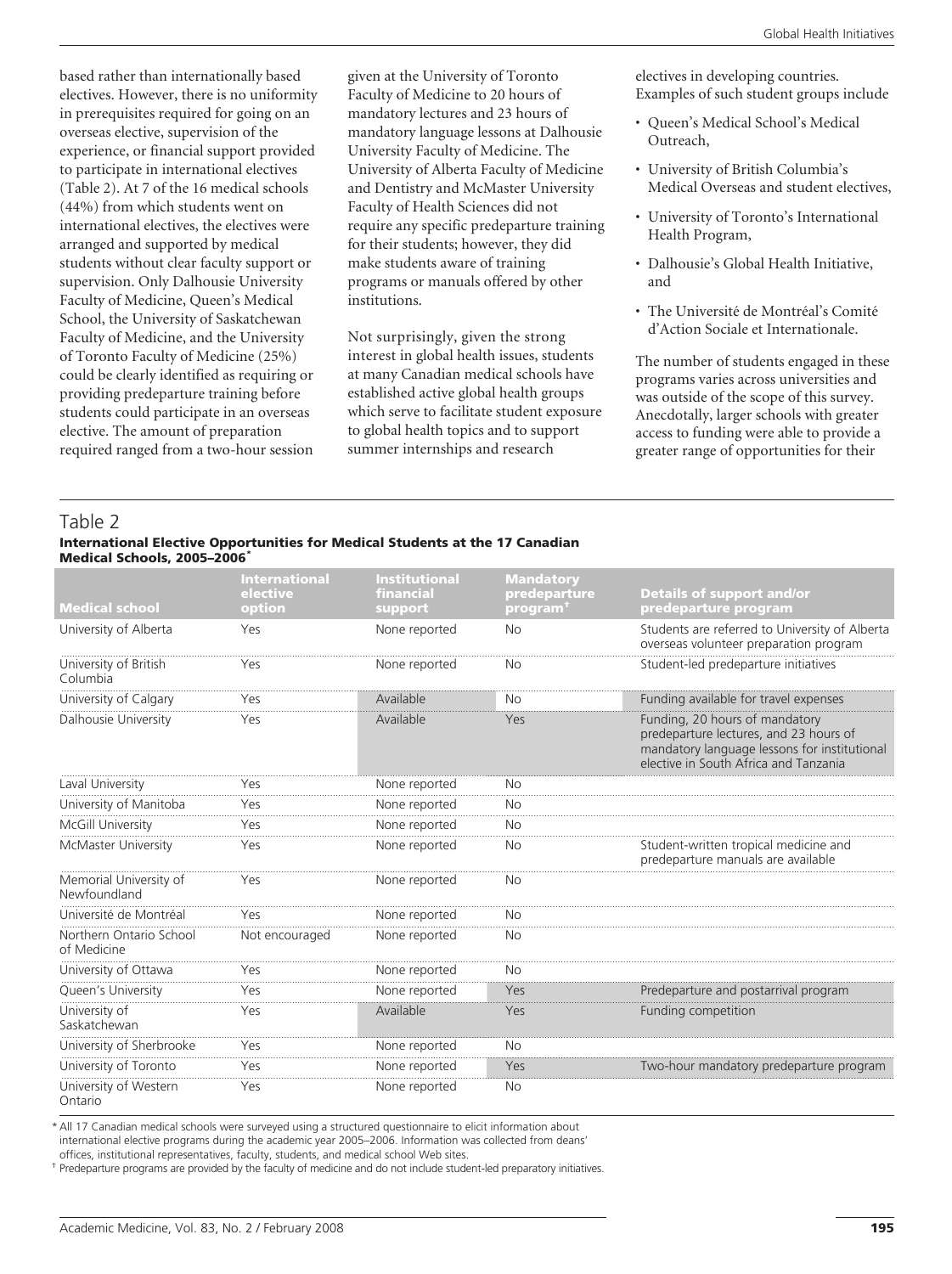students than were smaller medical schools.

## Discussion

During the past 20 years, U.S. and Canadian medical student participation in international electives has doubled to roughly one in five students.7 In addition, medical students support greater exposure to global health issues in undergraduate medical school curricula.7 As research has shown, the opportunity to participate in a global health experience during medical school is associated with a number of benefits, including greater cultural understanding, stronger motivation to pursue either primary care or future international health work, better understanding of socioeconomic influences on health and illness, greater appreciation for public health, and improved foreign language proficiency (Table 3).8,9 However, despite the increased demand for global health training, information to date suggests that medical schools' responses to this need have been fragmented and insufficient.1,10 Much of the existing literature on global health in medical schools focuses on international electives. International electives are often the only exposure medical students may have to global health issues, yet among the

students who participate in international electives, fewer than 30% have participated in programs to prepare them for their overseas experience.11 As of 2001, only 26% of medical schools in developed countries offer a separate global health component in their curricula.4

The results of our survey demonstrate that global health training in Canadian medical schools is haphazard and without uniform guidelines or objectives. Despite the lack of consensus among Canadian medical schools for global health training, medical students are seeking global health opportunities in increasing numbers.1 Often with little or no faculty oversight, medical students are filling the vacuum in medical curricula by developing their own programs and electives. This situation may lead to medical students who are practicing beyond their competence level, to the detriment of patients, themselves, and their medical schools and affiliated hospitals.<sup>12</sup>

This study has a number of limitations. It is possible that we did not identify all global-health-related activities at Canadian medical schools. We occasionally had to rely on designated medical student liaisons for information about global health curricula at their schools, and it is

possible that these students were not aware of the complete range and scope of global health programs at their schools; thus, we may be underreporting the available programs at Canadian medical schools. However, one could question the effectiveness of any global health module that interested medical students do not recognize as being related to global health.

The term *global health* has been described as referring to "health problems, issues, and concerns that transcend national boundaries, may be influenced by circumstances or experiences in other countries, and are best addressed by cooperative actions and solutions."13 Though there may be a general consensus of what is or is not *global health*, this definition is open to a wide range of interpretations, thus complicating attempts to make comparisons across medical schools. Because the definition of global health was left to respondents, it is also possible that some courses or lectures self-identified as relating to global health might not be considered so by an independent observer.

Much of the literature to date has focused on U.S. medical schools and students,<sup>7,8,14</sup> and there could be important differences in attitudes and interests between Canadian and U.S. medical students. However, given the number of active global health student groups we identified at Canadian medical schools, Canadian medical students are at least as likely to be interested in global health issues as their U.S. counterparts are. Furthermore, whereas 11.1% of the total U.S. population was foreign born in 2000, 18.4% of the total Canadian population was foreign born in 2001, the closest year for which data are available.15,16 Global health training for Canadian physicians is as relevant as, if not more relevant than, global health training for U.S. physicians.

In examining career choices of and personal changes in students after global health experiences, ascertaining causality can be difficult. Possibly, students who are already predisposed to community involvement and primary care elect to pursue international electives, rather than the international electives influencing students. However, given the widespread interest amongst medical students for more global health training and

# Table 3 Global Health Education: A Summary of Benefits\*†

| <b>Area benefited</b> | <b>Noted benefits</b>                                                                                                                                                                                                                                                                                                                                                                                                                                                                      |
|-----------------------|--------------------------------------------------------------------------------------------------------------------------------------------------------------------------------------------------------------------------------------------------------------------------------------------------------------------------------------------------------------------------------------------------------------------------------------------------------------------------------------------|
| Residency             | • Increased interest in primary care specialties<br>Greater interest in family medicine<br>• Greater interest in internal medicine                                                                                                                                                                                                                                                                                                                                                         |
| Community involvement | • Increased service in underserved communities<br>• Increased volunteering with community groups<br>• Homeless shelters<br>• Immigrant clinics<br>• Refugee clinics<br>• Indigenous peoples' support groups                                                                                                                                                                                                                                                                                |
| Medical skills        | • Higher performance on United States Medical Licensing<br>Examination, Step II<br>• Better history taking and physical examination skills<br>• Greater awareness of cost issues in medicine<br>• Less reliance on expensive diagnostic tests<br>• Greater sensitivity to patients' financial status<br>• Stronger commitment to reducing health disparities at<br>home and abroad<br>• Better understanding of socioeconomic factors in health<br>• Greater appreciation of public health |
| International service | • Greater motivations to pursue future international health                                                                                                                                                                                                                                                                                                                                                                                                                                |
| Communication         | • Greater awareness of the role of communication<br>• Improved foreign language skills                                                                                                                                                                                                                                                                                                                                                                                                     |
|                       |                                                                                                                                                                                                                                                                                                                                                                                                                                                                                            |

\* Benefits reported in the medical literature from medical student participation in international health electives. <sup>†</sup> The information in this table is taken from Chiller et al,<sup>9</sup> Ramsey et al,<sup>10</sup> Bissonette et al,<sup>15</sup> and Gupta et al.<sup>7</sup>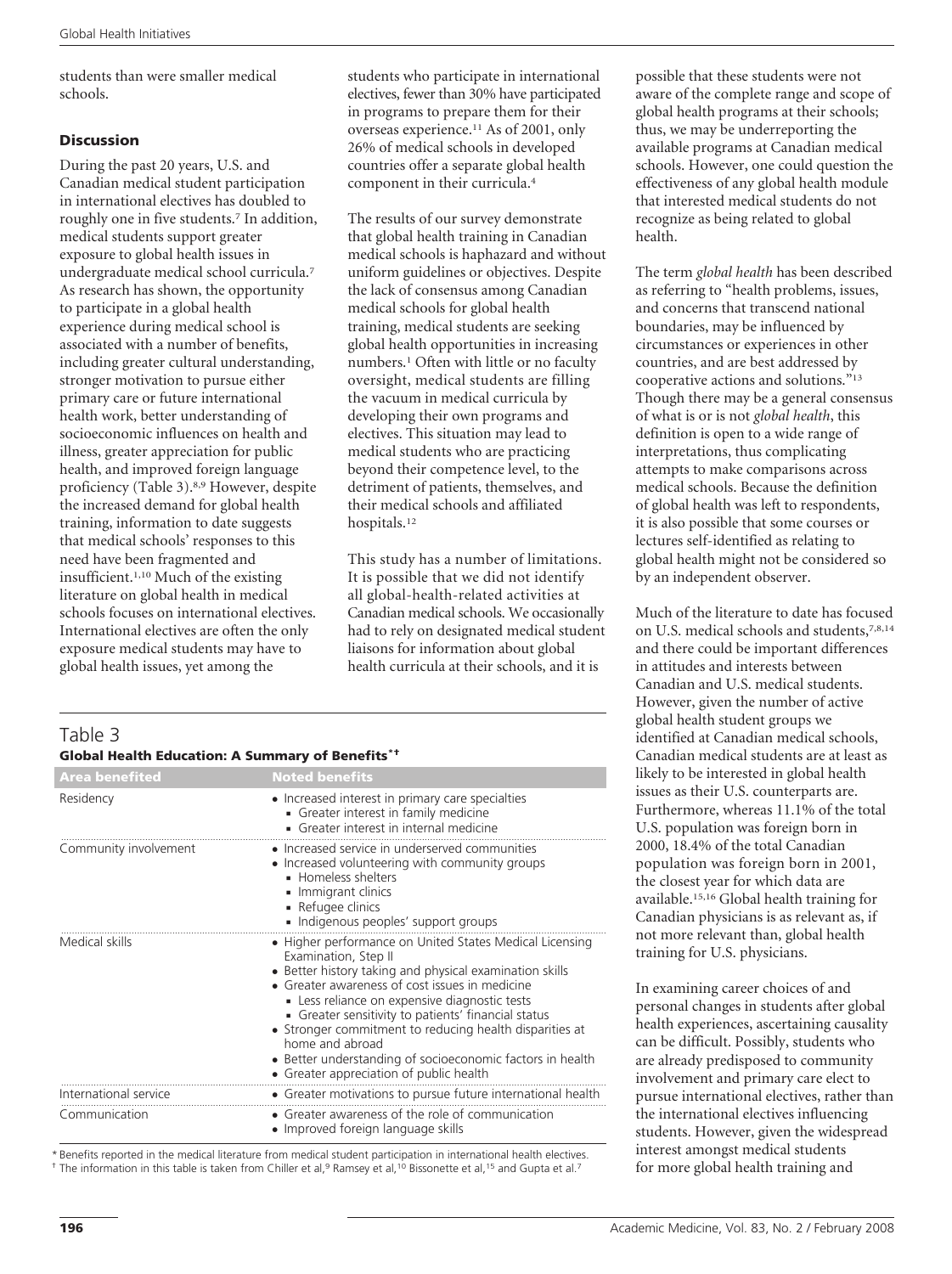opportunities, it is reasonable to postulate that expanding global health components in medical school core curricula might have the benefit of inspiring more students to pursue primary care and community-based careers.

This possible benefit is especially relevant given that Canada has a growing immigrant population, and increased skills in cultural competence and primary care are needed. Furthermore, the obligation to better serve disadvantaged populations regardless of geographic location has been defined as a fundamental component of medical professionalism. Global health programs provide a way to address these needs and to develop required skills.

A substantial challenge facing the expansion of global health training within medical school curricula is the lack of consensus among schools about the necessary information and skills that need to be taught.<sup>6</sup> The lack of agreement among Canadian medical schools has led to a patchwork of programs ranging widely from nothing to two-year electives with combined didactic and overseas components. Medical students and Canadian health care at large would benefit from a systematic approach to global health training supported by organizations such as the Association of Faculties of Medicine of Canada and accreditation bodies. Without this leadership, it is probable that global health training will continue to vary widely among schools. Such an inconsistent, haphazard approach means that many of Canada's future physicians are likely to be ill-prepared to face the global changes altering health and health care around the world.

## Acknowledgments

This project was conceived and supervised by Dr. Brewer as part of a report on global health training for the Global Health Resource Group of the Association of Faculties of Medicine of Canada. Anne Fanning was instrumental in the formation of the resource group that led to this project. The following McGill University medical students contributed to collecting the data and information necessary to complete the survey: Jonathan Ailon, Tadeu Fantaneanu, Louise-Helene Gagnon, Rajesh Girdhari, Euna Hwang, David Kaiser, Charles Leduc, Marie-Josee Lynch, David Mackenzie, Elizabeth Mindorff, Lee Mozessohn, Nadia Primiani, Ngoc Han Quang Le, Anais Rameau, Gabriel Rebick, Genevieve Smith, Patrick Weldon, and Mei-ling Wiedmeyer.

### References

- **1** Drain PK, Primack A, Hunt DD, Fawzi WW, Holmes KK, Gardner P. Global health in medical education: a call for more training and opportunities. Acad Med. 2007;82:226– 230
- **2** ABIM Foundation. American Board of Internal Medicine; ACP-ASIM Foundation. American College of Physicians–American Society of Internal Medicine; European Federation of Internal Medicine. Medical professionalism in the new millennium: a physician charter. Ann Intern Med. 2002;136: 243–246. Available at: (http://www.annals. org/cgi/content/full/136/3/243). Accessed September 28, 2007.
- **3** Canadian Medical Association. Code of Ethics 2004. Available at: (http://www.cma. ca/index.cfm/ci\_id/53556/la\_id/1.htm). Accessed October 13, 2007.
- **4** Edwards R, Rowson M, Piachaud J. Teaching international health issues to medical students. Med Educ. 2001;35:807–808.
- **5** Association of American Medical Colleges. Medical School Graduation Questionaire Report 2005. Available at: (http://www.aamc. org/data/start.htm). Accessed October 17, 2007.
- **6** Houpt ER, Pearson RD, Hall TL. Three domains of competency in global health education: recommendations for all medical students. Acad Med. 2007;82:222–225.
- **7** Association of American Medical Colleges. Medical School Graduation Questionnaire Reports. 1994 –2000. Available at: (http:// www.aamc.org/data/gq/allschoolsreports/ start.htm). Accessed September 28, 2007.
- **8** Chiller TM, De Mieri P, Cohen I. International health training. The Tulane experience. Infect Dis Clin North Am. 1995;9: 439–443.
- **9** Ramsey AH, Haq C, Gjerde CL, Rothenberg D. Career influence of an international health experience during medical school. Fam Med. 2004;36:412–416.
- **10** Thompson MJ, Huntington MK, Hunt DD, Pinsky LE, Brodie JJ. Educational effects of international health electives on U.S. and Canadian medical students and residents: a literature review. Acad Med. 2003;78:342– 347.
- **11** Heck JE, Wedemeyer D. International health education in US medical schools: trends in curriculum focus, student interest, and funding sources. Fam Med. 1995;27:636–640.
- **12** Banatvala N, Doyal L. Knowing when to say "no" on the student elective. Students going on electives abroad need clinical guidelines. BMJ. 1998;316:1404–1405.
- **13** Institute of Medicine (U.S.), Board on International Health. America's Vital Interest in Global Health: Protecting Our People, Enhancing Our Economy, and Advancing Our International Interests. Washington, DC: National Academy Press; 1997.
- **14** Bissonette R, Route C. The educational effect of clinical rotations in nonindustrialized countries. Fam Med. 1994;26:226–231.
- **15** Malone N, Baluja KF, Costanzo JM, Davis CJ. The Foreign-Born Population: 2000. Available at: (http://www.census.gov/prod/ 2003pubs/c2kbr-34.pdf). Accessed September 28, 2007.
- **16** Statistics Canada. Proportion of foreign-born population, by census metropolitan area (1991 to 2001 censuses). Available at: (http:// www40.statcan.ca/l01/cst01/demo47a.htm). Accessed September 28, 2007.

#### *Reference cited only in the tables*

**17** Gupta AR, Wells CK, Horwitz RI, Bia FJ, Barry M. The International Health Program: the 15-year experience with Yale University's International Medicine Residency Program. Am J Trop Med Hyg. 1999;61(6):1019 –23.